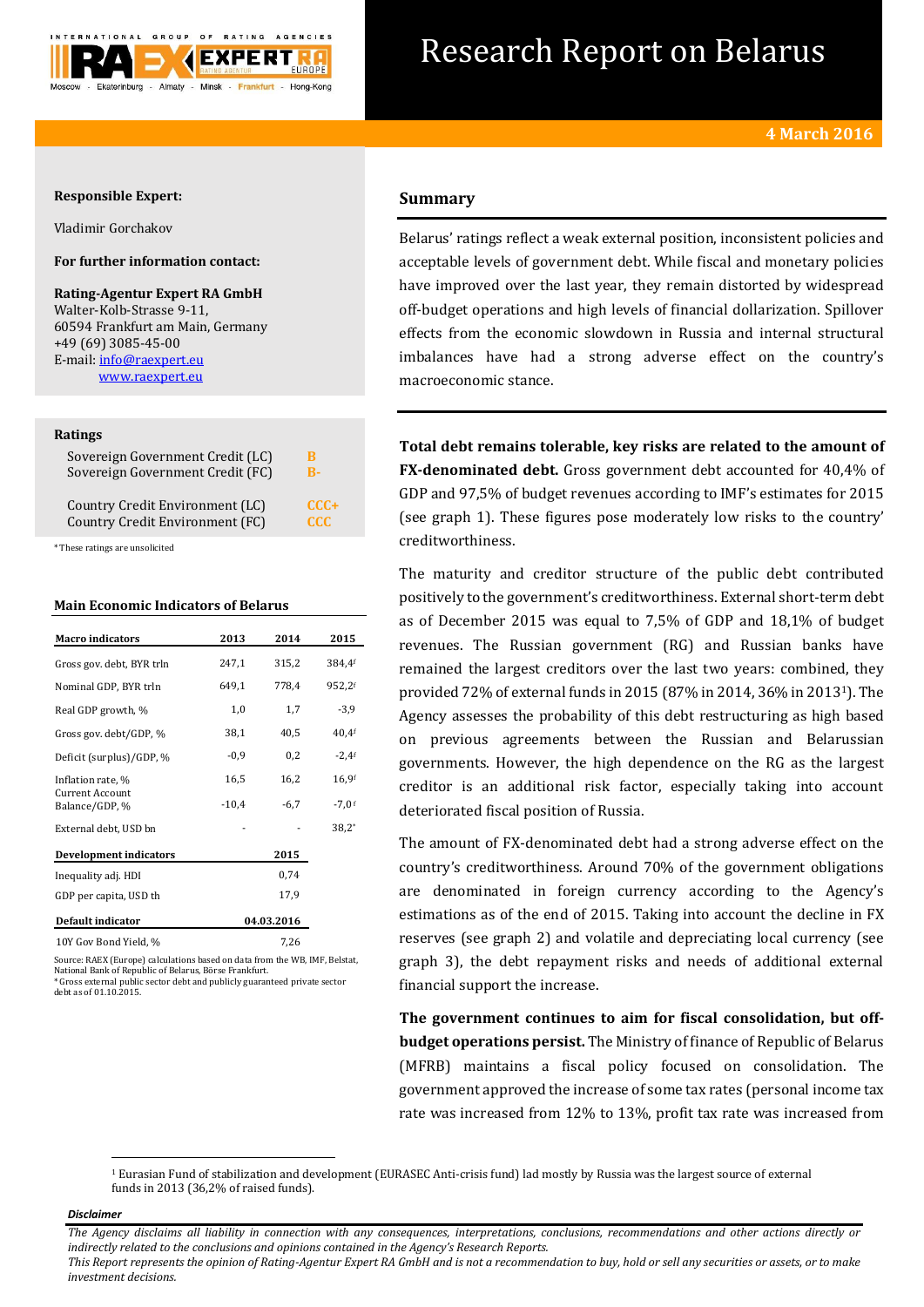**Graph 1:** Gross government debt, % of GDP

 $0 F$ 

F X I

Frankfurt

Minsk

AGENCIES

Hong-Kong

GROUP

Almaty

Ekaterinburg



**Graph 2:** FX reserves dynamic



Source: RAEX (Europe) calculations based on data from the NBRB.





18% to 25% for banks and insurance companies, etc.) and tax control has been strengthened (for simplified tax system in particular). Furthermore, in 2015 the Belarusian government reached an agreement with the RG on retention of duties on refined oil sales (before the agreement, most of the duties was transferred to the Russian budget). This translated in unplanned revenues from foreign trade (FT) operations which increased by 112% in nominal terms in the past year.

Both factors contributed positively to the dynamic of fiscal revenues of the consolidated budget of Belarus in 2015 (MFRB data), despite lower growth of revenues from corporate profit tax and VAT.

At the same time, the government eased the policy of wage increases and reduced total expenditures in real terms.

As a result, the Belarusian government ended 2015 with a positive fiscal balance at 1,3% of GDP in the MFRB's definition (compared with a surplus of 1,1% GDP in 2014), and announced further spending cuts and tax increases for 2016. The augmented balance of the government for 2015 (including outlays for bank recapitalizations, guaranteed debt and directed lending) was projected by the IMF at -3,0% of GDP (0,4% for 2014) (see graph 4).

**Monetary policy remains inconsistent while the exchange rate regime is becoming more flexible.** As mentioned in previous research report2, in the beginning of 2015, the National Bank of Republic of Belarus (NBRB) modified the exchange rate regime to provide more flexibility. This measure eased pressures on FX reserves. The level of reserves continued to decline over 2015, but at a lower pace: -1,5% per month on average for 2015, compared with -2% per month in 2014 (see graph 2). Nonetheless, this measure increased the volatility of the exchange rate (see graph 3).

The NBRB has maintained the refinancing rate at moderately high levels in 2015 (25%), at the same time it lowered its standing facilities rates (SWAP overnight, deposits overnight) several times during 2015. The latest can be considered as a risky policy taking into account the still high and volatile inflation.

Extremely high levels of financial dollarization (see graph 5) are key factors limiting monetary policy transmission mechanism. The share of FX-loans and FX-deposits shows an upward trend over the past year despite the set of restrictions imposed by the government and NDRB. In addition, monetary policy transmission mechanism is distorted by still high levels of directed lending (4% of GDP in 2014 according to IMF's estimations).

<sup>2</sup> Research report on Belarus from 11 September 2015 [\(http://raexpert.eu/reports/Research\\_report\\_Belarus\\_11.09.2015.pdf\)](http://raexpert.eu/reports/Research_report_Belarus_11.09.2015.pdf)

## *Disclaimer*

1

*The Agency disclaims all liability in connection with any consequences, interpretations, conclusions, recommendations and other actions directly or indirectly related to the conclusions and opinions contained in the Agency's Research Reports. This Report represents the opinion of Rating-Agentur Expert RA GmbH and is not a recommendation to buy, hold or sell any securities or assets, or to make* 

*investment decisions.*